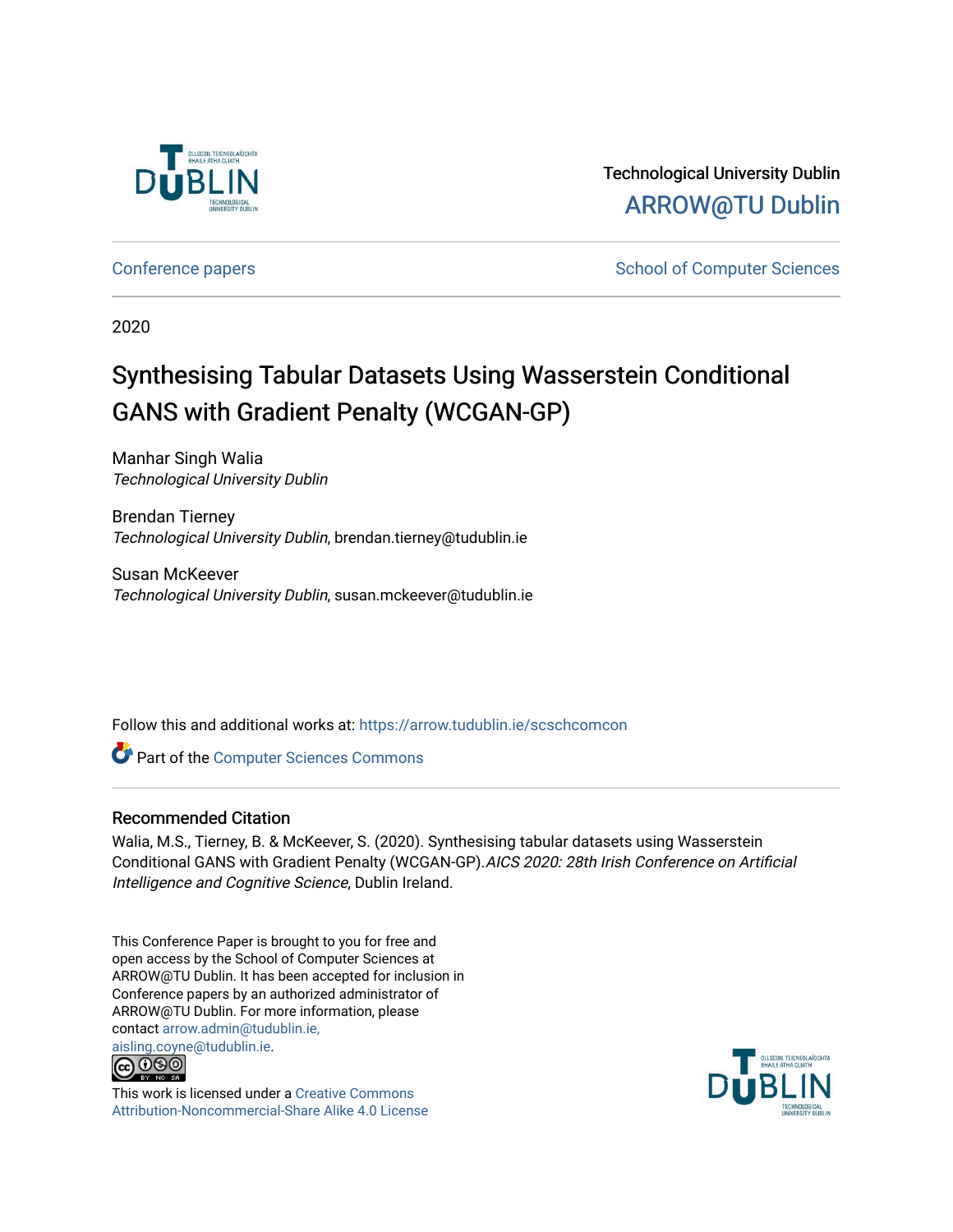# Synthesising Tabular Data using Wasserstein Conditional GANs with Gradient Penalty  $(WCGAN-GP)$  \*

Manhar Walia<sup>1</sup>, Brendan Tierney<sup>2</sup>, and Susan McKeever<sup>3</sup>

<sup>1</sup> TU Dublin, Dublin, Ireland D18128811@tudublin.ie <sup>2</sup> TU Dublin, Dublin, Ireland brendan.tierney@tudublin.ie <sup>3</sup> TU Dublin, Dublin, Ireland susan.mckeever@TUDublin.ie

Abstract. Deep learning based methods based on Generative Adversarial Networks (GANs) have seen remarkable success in data synthesis of images and text. This study investigates the use of GANs for the generation of tabular mixed dataset. We apply Wasserstein Conditional Generative Adversarial Network (WCGAN-GP) to the task of generating tabular synthetic data that is indistinguishable from the real data, without incurring information leakage. The performance of WCGAN-GP is compared against both the ground truth datasets and SMOTE using three labelled real-world datasets from different domains. Our results for WCGAN-GP show that the synthetic data preserves distributions and relationships of the real data, outperforming the SMOTE approach on both class preservation and data protection metrics. Our work is a contribution towards the automated synthesis of tabular mixed data.

Keywords: Synthetic Data · Generative Adversarial Network · GAN · WCGAN-GP · Tabular Data Generation · Euclidean Distance.

# 1 Introduction

Real-world data is commonly used in the demonstration and evaluation of novel technologies in areas such as software development or data analytics. Machine learning algorithms require sample data to learn from, but data accessibility, insufficient data and privacy constraints have set barriers to the development of certain models. Traditionally, real-world data was anonymized using approaches like k-anonymity, l-diversity, or t-closeness to minimize any disclosure risks. But these privacy perturbation approaches have still been linked to poor privacy protection and semantic suitability [4]. These approaches also result in the loss of usability of the modified data. As a result, the generation of realistic, usable synthetic data offers a solution to overcoming the hurdles of data dissemination.

Data Synthesis has traditionally been done via user specification of the dataset feature characteristics and statistical distributions using a variety of commercial tools such as Mockaroo<sup>4</sup>. More recently, deep learning networks (GANs)

<sup>?</sup> Supported by TU Dublin.

<sup>4</sup> https://www.mockaroo.com/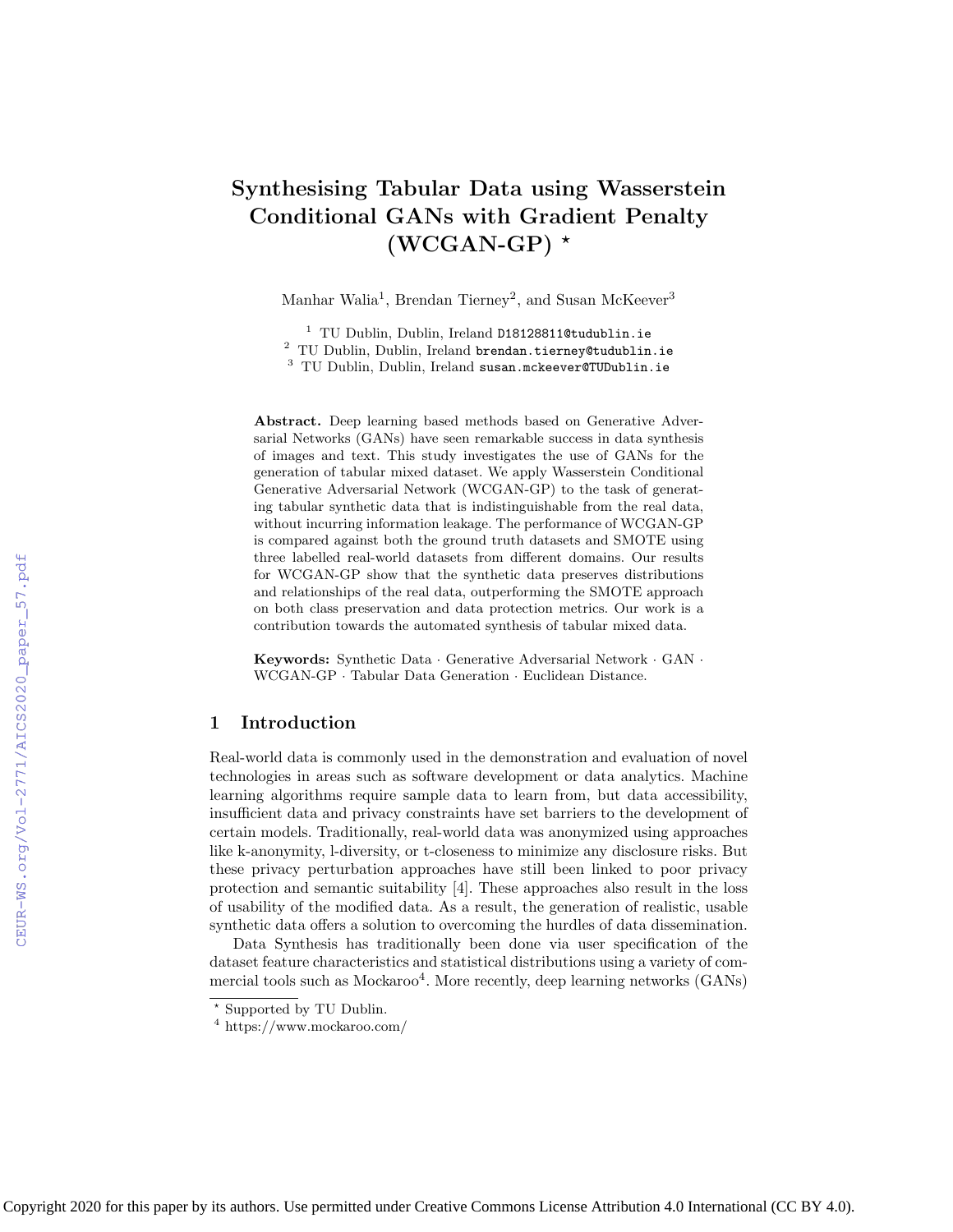[13] have been applied to automatically generating a dataset based on a seeding (real) dataset. GANs are built using an architecture of two neural networks that compete against each other in an adversarial manner with an attempt to generate new samples. Since their inception in 2014, GANs have seen tremendous success in synthesizing realistic images and text [11].

Early GANs suffer from training problems like vanishing gradients and modecollapse [21, 23], resulting in poor training performance and limited diversity in new samples. A modified GAN variant that addresses these issues, WCGAN-GP (Wasserstein Conditional GANs with Gradient Penalty) [14, 3] is studied for tabular data generation in this paper and its ability to generate a high quality data is examined.

Using three real-world datasets, the quality of data generated by WCGAN-GP is tested on data utility and privacy metrics, and compared to the both the ground truth datasets and Synthetic Minority Oversampling Technique (SMOTE) [7]. We demonstrate that WCGAN-GP outperforms SMOTE in generating data that preserves data patterns along with higher privacy protection.

The contributions of the paper are summarised as follows: (1) A comprehensive proof-of-concept to showcase the success of WCGAN-GP in the generation of synthetic tabular data. (2) A comparison of WCGAN-GP to SMOTE on data utility and privacy metrics across different mixed-type datasets. (3) Contrary to the belief that GANs suffer from training problems, we demonstrate that WCGAN-GP provides a strong modelling performance and stable training on structured data.

# 2 Related Works

Synthetic data can be generated in two ways. Firstly, by statistical modelling to learn from user-specified distributions or directly from real data. Secondly, by using deep learning to learn from the real data with minimal user inputs.

#### 2.1 Statistical Modelling Approaches

The statistical modelling methods can be classified into process-driven and datadriven [12]. The process-driven methods generate data using handcrafted distributions and do not use real data. These methods require human intervention and are prone to human bias [25]. The data-driven approaches generate synthetic data via the automated learning of the intrinsic patterns from real data. [9] implemented data synthesizers based on machine learning algorithms, but the approaches pose disclosure risks if the classification accuracy is high.

SMOTE is originally developed for oversampling and address the imbalance problem [7]. But it is also used in generating synthetic data to replace the real data [17]. SMOTE is faster to run and can generate a good quality of synthetic data without the need for any hyperparameter optimisation.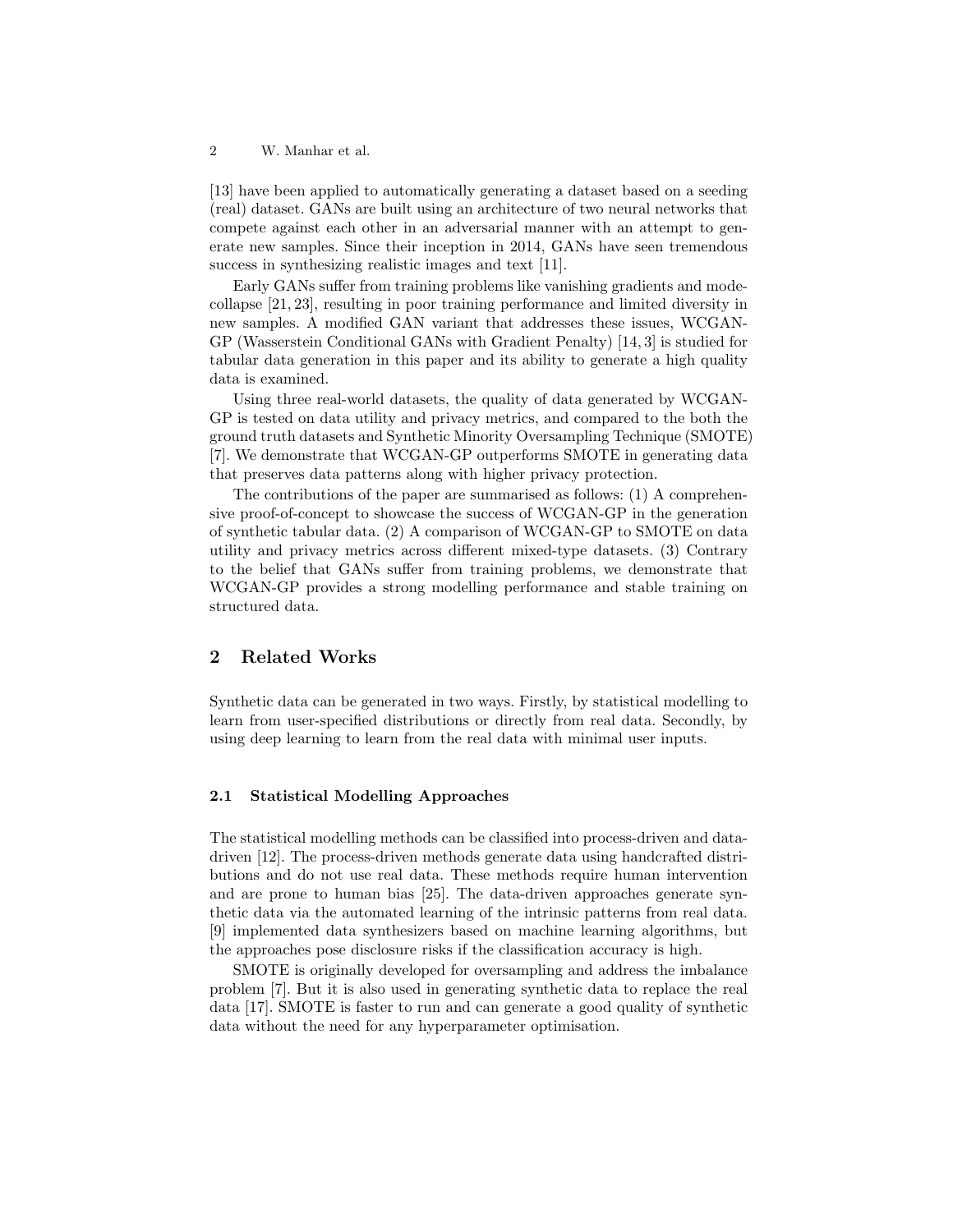#### 2.2 Deep Generative Modelling Approaches

The success of deep generative models in the field of natural language processing has motivated the use of neural networks for data generation. GANs have shown remarkable performance in generating synthetic images and time-series data [8, 10]. However, GANs have had limited testing on structured data [11]. [26] use GANs to create synthetic database and tested it on numerical data. [18] use GANs for data generation - but three out of the four datasets are synthetically created. Further, researchers have noted limitations with GANs when generating labelled data [22] and proposed Conditional GANs (CGANs), where class labels are taken into account [19]. [27] apply CGANs on a numerical data to generate synthetic data, but the scatterplots of the synthetic data indicated signs of mode collapse.

MedGAN [8] uses auto-encoders but is tested for binary and numeric data. Its design does not support different data types in the same model and requires separate models for each data type [5]. TableGAN and VEEGAN work well with numerical data but suffer from mode collapse with categorical data [29].

Even though GANs have shown success in image generation, their training is not easy and unstable [30]. Arjovsky et al. [1] have cited problems of vanishing gradients. There are variants like WGAN and WGAN-GP that provide a more stable training framework [14, 6]. [2] have noted that WGANs can still suffer from unstable training and vanishing gradients. WGAN-GP enforces a regularization term in the form of gradient penalty. WGAN-GP has been implemented on largescale image and language datasets and shown to provide superior performance over WGANs [14]. WGAN-GP is easily extended to WCGAN-GP by inputting the condition vector, that is target labels. This enables the GAN to learn the distributions specific to each class label and produce higher quality samples for both labels. The ability of WCGAN-GP to draw samples from images has been explored but has not been tested on tabular datasets. The resultant paucity in the current literature is something this research seeks to address.

# 3 WCGAN-GP Model

For the purposes of presenting our work, we present a brief overview of WCGAN-GP here, but further details can be found in the original work of WGAN-GP [14]. WCGAN-GP uses Wasserstein distance and Gradient Penalty to reduce the occurrence of failure modes associated with GANs. WCGAN-GP is similar to WGAN-GP and the only change is where critic (discriminator) and generator are both conditioned on an extra information of class labels. In WCGAN-GP, the discriminator is called as a critic. Rather than classifying samples as real or fake, the critic predicts values that are large for real and small for fake samples. The structure of WCGAN-GP is shown in Fig. 1.

WCGAN-GP uses gradient penalty to force the norm of gradients to be 1 and comply with 1-Lipschitz constraint. This helps in overcoming the training instability of GANs that occurs when the critic outputs explosive gradients. Thus,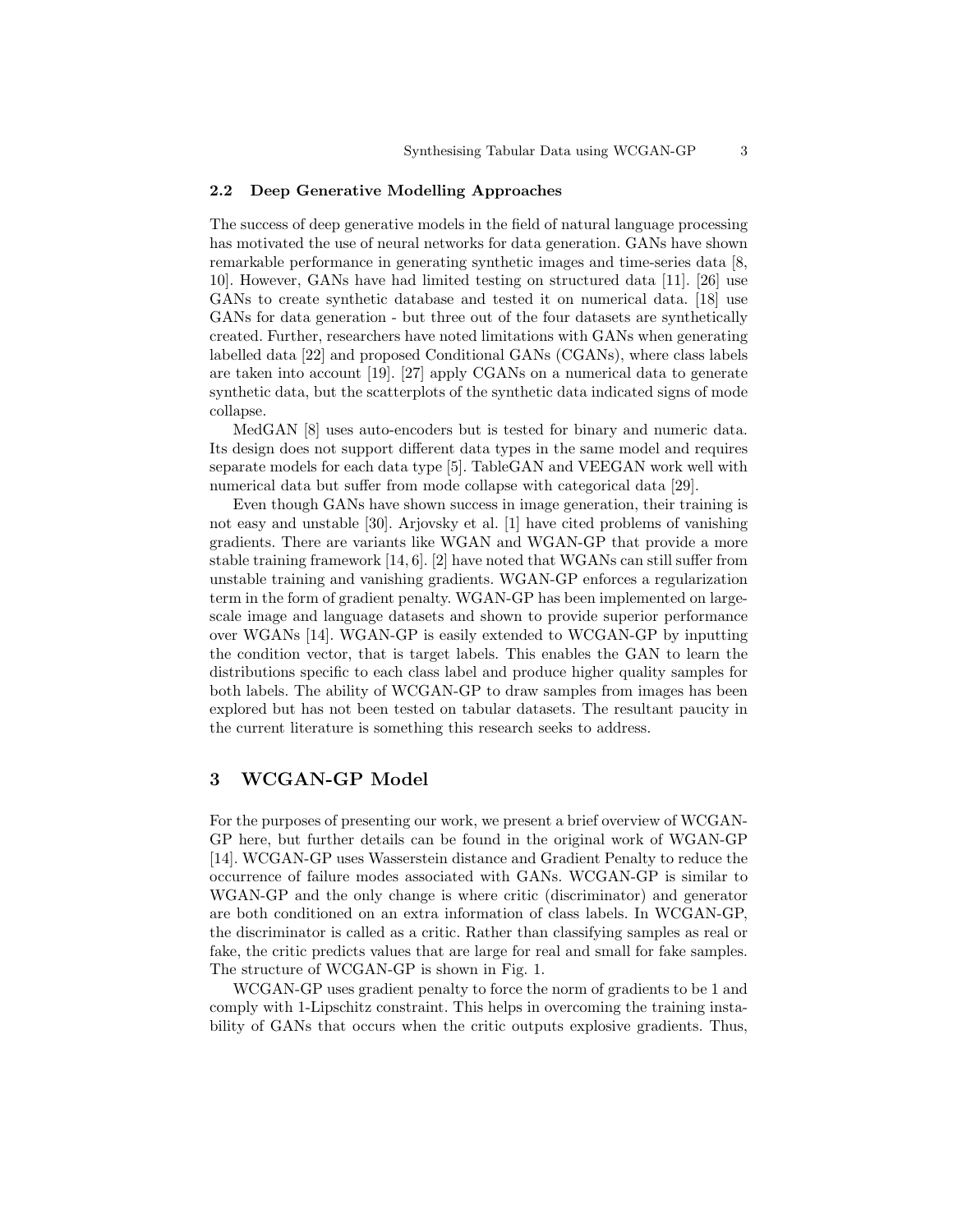the weights are clipped using the 1-Lipschitz function and the rate of change is bounded. This metric results in faster convergence as the training provides reasonable gradients and the critic becomes more stable and less explosive.



Fig. 1. Structure of WCGAN-GP.

# 4 Approach and Methodology

In this section, we used three labelled real-world datasets to evaluate WCGAN-GP against a second synthesis technique, SMOTE. The quality of synthetic data was then assessed using a variety of data utility and privacy metrics.

#### 4.1 Datasets

To test our synthesis approach, we selected three real-world datasets from three different domains - Default of Credit Card<sup>5</sup>, Cardiovascular Disease<sup>6</sup> and Adult Census<sup>7</sup>. These datasets contain mixed data-types and were chosen for their differences in data type distributions, allowing us to detect whether the methods perform better or worse for specific types of data. Further, the datasets can be potentially categorized as medium-sized datasets and are labelled allowing us to test that the synthesis approach preserves class data patterns. Two of the datasets have imbalanced classes, which is a common occurrence in real-world domains. The properties of the datasets are summarized in Table 1.

#### 4.2 Data Pre-Processing

We performed the data preparation steps: Missing values occur in the Adult Census dataset and imputation was done using mode substitution for both SMOTE and WCGAN-GP. In order to generate good quality synthetic data, the input

<sup>5</sup> https://www.kaggle.com/uciml/default-of-credit-card-clients-dataset

 $^6$ https://www.kaggle.com/sulianova/cardiovascular-disease-dataset

<sup>7</sup> https://www.kaggle.com/uciml/adult-census-income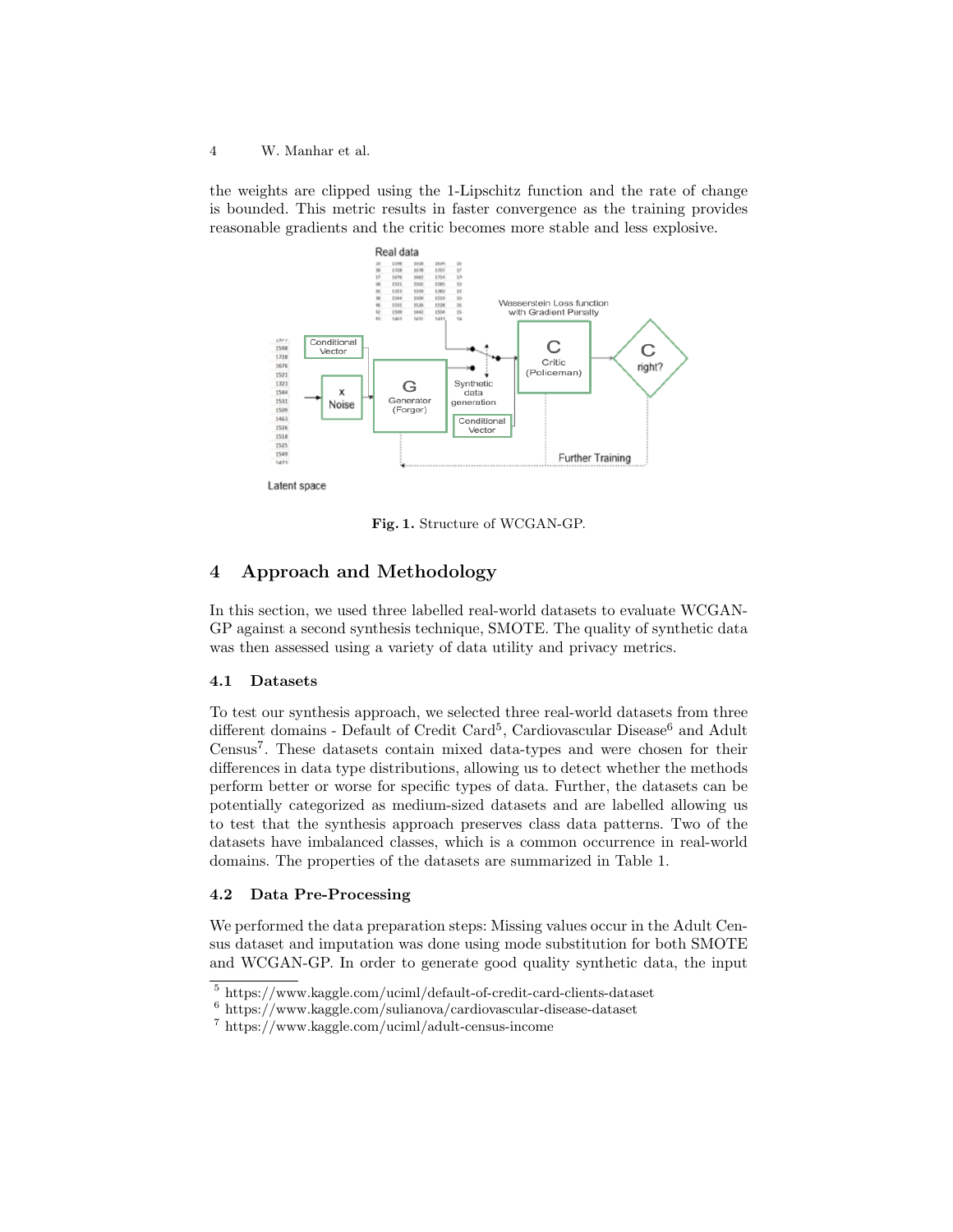| Dataset                    |                  |    | $\vert \#$ Rows $\vert \#$ Features Categorical Features Numerical Features $\vert \#$ Classes $\%$ Balance |  |        |
|----------------------------|------------------|----|-------------------------------------------------------------------------------------------------------------|--|--------|
| Credit Card                | $ 30,000\rangle$ | 23 |                                                                                                             |  | 122:78 |
| Cardiovascular 70,000 11   |                  |    |                                                                                                             |  | 150:50 |
| Adult Census   31.562   14 |                  |    |                                                                                                             |  | 124:76 |

Table 1. Properties of Datasets used in experiments.

data to the GANs needs to be in an appropriate representation. Each categorical variables is label-encoded to convert to numerical format for both SMOTE and WCGAN-GP. The continuous variables (including the label-encoded categorical variables) were then standardized to bring all the variables into the same range [5]. This results in faster convergence, better processing and ease of reproducibility. It also ensures that each feature gets an equal importance and avoid any biases due to the scale of any specific attribute. Standardization was a crucial pre-processing step with GANs, but with SMOTE, it was not a necessity to standardize or transform the numerical data as the results were not impacted with this transformation.

#### 4.3 Experiment Design

WCGAN-GP: To design the WCGAN-GP model, we used hyperparameter tuning guidelines from GAN [13], WGAN [2] and WGAN-GP [14] sources, all of whom have provided recommendations and guidance on parameter settings that have been proved to be successful in many tasks. The implementation of experiments was carried out using Python 3.7 and specifically, Keras and TensorFlow. For all datasets, the same WCGAN-GP architecture was implemented.

Network Architecture: The depth of generator and critic was set to 3. For generator, the size of nodes in hidden layer were ordered in an ascending size, that is d, d\*2, d\*4 (where d is 128). The critic had the same hidden nodes but ordered in a descending size [26]. As the input was not an image, the two neural networks did not require convolution layers and thus, were built using dense layers. Leaky ReLU was used as the activation function for each layer except the output layer which used linear activation [28]. The use of dropout in generator was done to minimize the over-fitting. The batch size was 64, learning rate was 0.0001 and Adam Optimizer was used to minimize the loss function. The momentum term  $\beta$ 1 and  $\beta$ 2 were set as 0.5 and 0.9 respectively [14]. The model was trained for 5000 epochs as over-training had started to deteriorate the quality of synthetic data. The random noise vector had a length of 32. Once the training was completed, the synthetic data was generated with an exact size as of real data. The list of settings for WCGAN-GP model is outlined in Table 2.

Data Generation: Once the model had been trained, the trained generator was used to produce synthetic data samples.

Reverse Transformation: As the synthetic data generated using WCGAN-GP was in a standardized range because of the initial transformations applied on the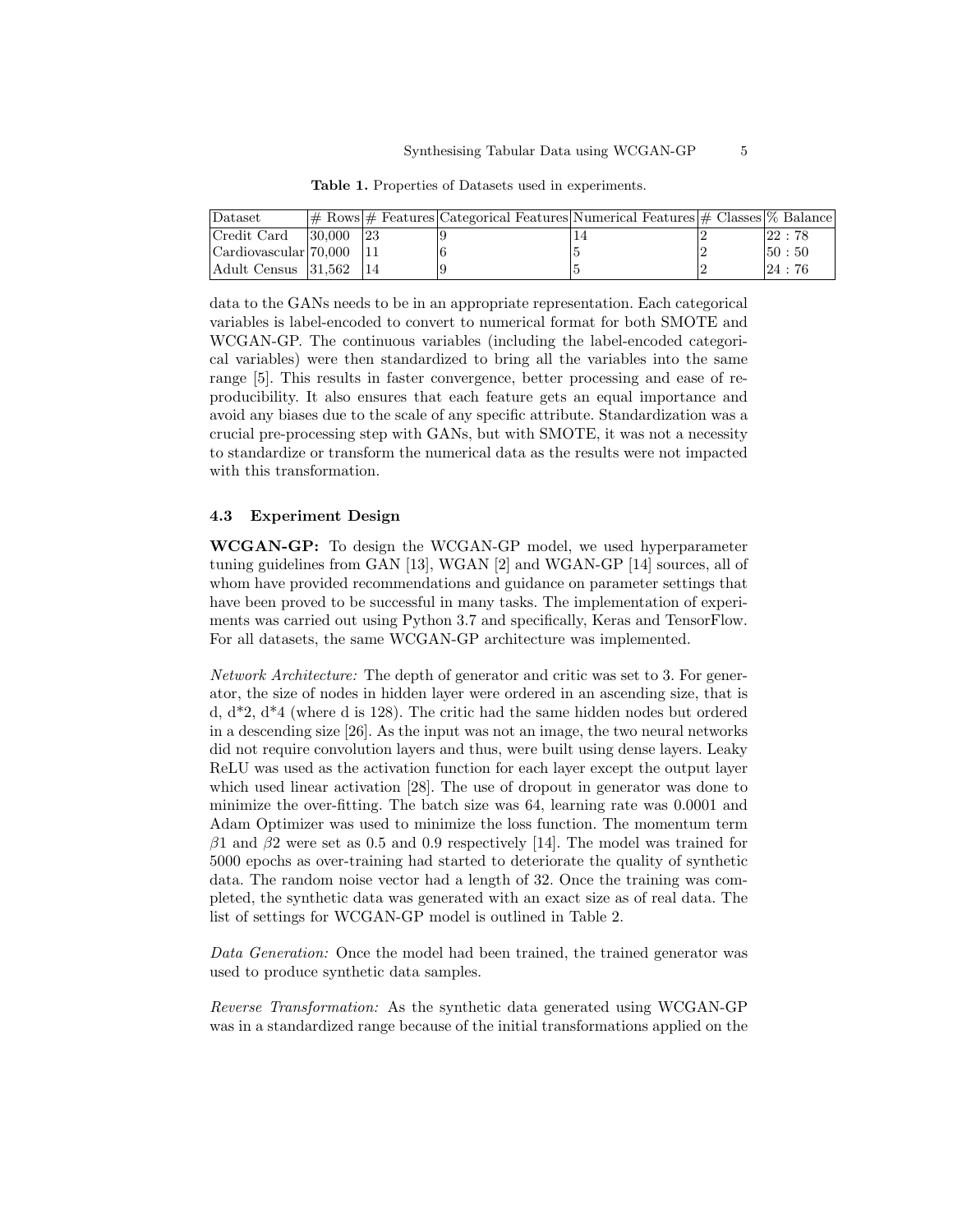Table 2. Implemented Critic and Generator Model Configurations for WCGAN-GP.

| critic C                                                                              | generator G                                                                                     |  |  |  |
|---------------------------------------------------------------------------------------|-------------------------------------------------------------------------------------------------|--|--|--|
| Input - Dimension of real data Input - Random Noise: 32                               |                                                                                                 |  |  |  |
|                                                                                       | $ 512$ , Leaky RELU (alpha: 0.2) 128, Leaky RELU (alpha: 0.2), Dropout $(0.3)$                  |  |  |  |
|                                                                                       | $ 256, \text{Leaky RELU (alpha: } 0.2)  256, \text{Leaky RELU (alpha: } 0.2)$ , Dropout $(0.3)$ |  |  |  |
|                                                                                       | $(128, \text{Leaky RELU (alpha: 0.2)}   512, \text{Leaky RELU (alpha: 0.2)}$ , Dropout $(0.3)$  |  |  |  |
|                                                                                       | Output - 1, Linear activation   Output - Dimension of real data, Linear activation              |  |  |  |
| Other Parameters: Learning rate: 0.0001; Adam Optimizer; Batch size: 64; Epochs: 5000 |                                                                                                 |  |  |  |

input data, the synthetic data needed to be reverse transformed (with respect to the initial transformations) to ensure that the synthetic data looked like the real data. The inverse transformations were specific to the initial transformations performed for each variable and were done after the data was generated.

SMOTE: SMOTE was chosen as the comparative approach due to its popularity and common usage. SMOTE does not require any parameter optimizations. As there is no need to build or train any model, the synthetic data can be generated instantly.

SMOTE was used to generate data using the following method. After preprocessing, the original data (with n instances) was replicated to create copies of the dataset and made imbalanced in a ratio of 2 to 1. A new target label was assigned with label as 1 for majority class (2\*n instances) and 0 for minority (n instances). SMOTE was run to generate synthetic data samples using the imbalanced-learn library. This generated new synthetic samples with n new instances. As a final step, the new samples were extracted to form a synthetic dataset with the exact size of real data.

#### 4.4 Evaluation Metrics

The metrics we used to determine the similarity of the synthetic datasets to the original datasets, and their preservation of privacy are as follows:

Visual Evaluation (Utility Metric): Univariate analysis was performed to observe the Box and Whisker plots for the numerical and histogram distributions for categorical variables. Further, bi-variate analysis was done to compare the scatterplots between variables in synthetic against variables in real data. These visualisations helped to affirm whether the relationships were preserved in the synthetic data and indicated any existence of mode collapse. Finally, the correlations between the columns of each dataset were also assessed using heatmaps.

Classification Performance (Utility Metric): The synthetic data is a good representation of the real labelled dataset if it performs in the same way as the real data does when used to create and test a machine learning model [15]. This approach involves comparing the performance of a machine learning model trained and tested on real (TRTR) and synthetic data (TSTS) [16].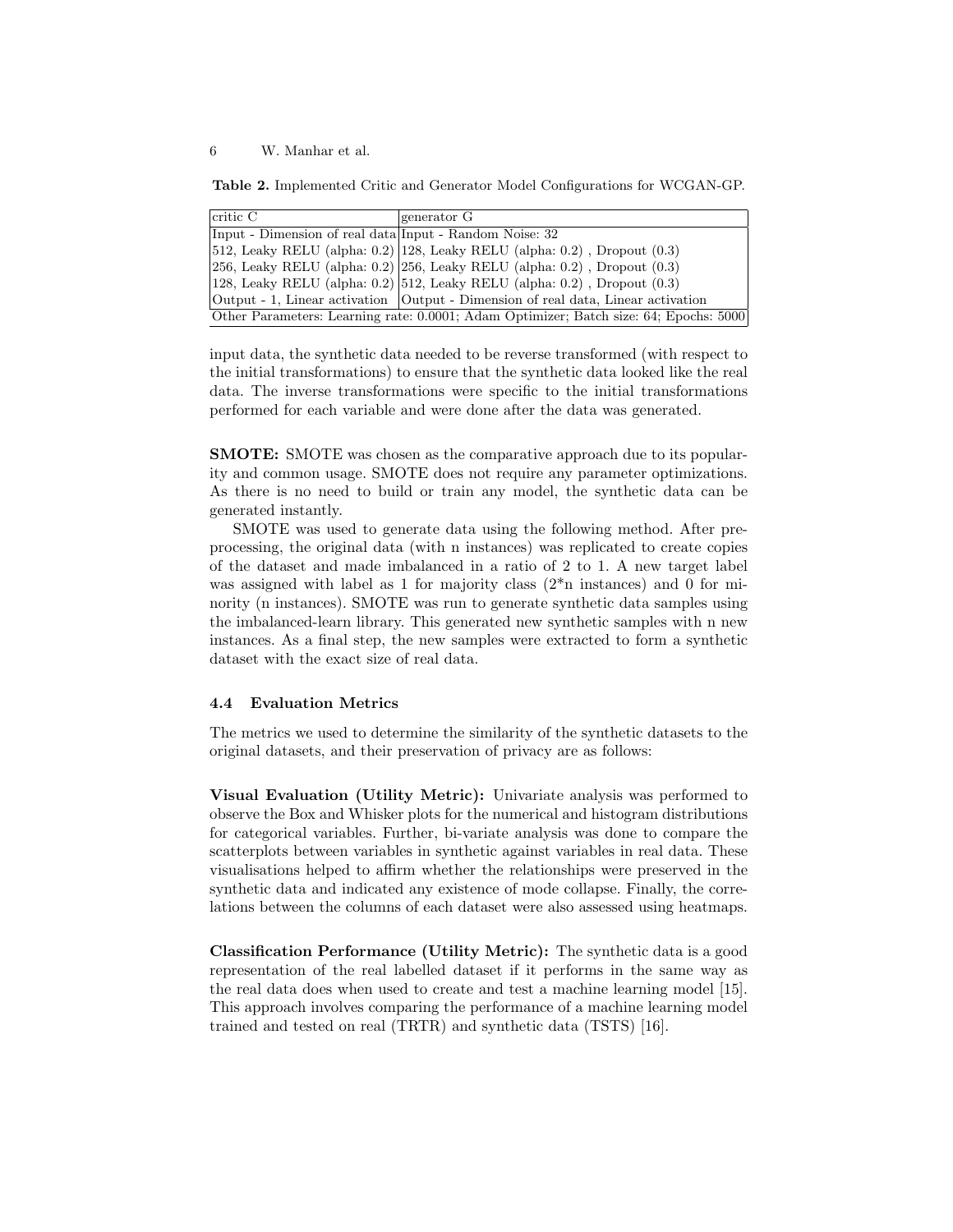Decision Tree, Random Forest, Support Vector Machine, and Adaboost were selected as the classifiers because of their common usage and not for any specific performance on the datasets. XGBoost was chosen as it has gained popularity in many machine learning competitions for its speed & performance [24].

The real and synthetic data were split in a 5-fold cross validation. There were three different training-testing settings performed. Setting A REAL: train the predictive models on real training data, test the performance of trained model on real test set. Setting B SMOTE: For the synthetic data generated by SMOTE, train on the generated synthetic train data and test on synthetic test data. Setting C WCGAN-GP: For the synthetic data generated by WCGAN-GP, train on the generated synthetic train data and test on synthetic test data. For the evaluation metric, F1 score (harmonic mean of precision and recall) was recorded as it is one of the widely used metrics to evaluate classification models.

Euclidean Distance to The Nearest Record (Privacy Metric): Euclidean distance was used to evaluate the disclosure risk as it can offer perspective on the similarity of the records between datasets [20]. Euclidean distance to nearest record (d) is the mean distance between synthetic sample and its closest record in original data. A record with zero distance would imply leakage of information and low privacy. The desired outcome is a high mean and low standard deviation. Although Euclidean distance was a metric used for privacy, it was only an indicator of the level of privacy and didn't provide any guarantees at individual row level.

Duplicate records between Real and Synthetic (Privacy Metric): It checked if there were any duplicates between samples in synthetic and real data.

### 5 Experimental Results

In this section, the results are presented and it is shown that WCGAN-GP showed a better balance between privacy and data utility. Across all datasets, WCGAN-GP performed on par or better than SMOTE on utility and privacy metrics. Note that only relevant visuals and results are presented in this section.

#### 5.1 Utility Metric: Visual Evaluation

Box-Plots: Across all datasets, the numerical samples synthesized from SMOTE and WCGAN-GP had a similar distribution as compared with the real data. Both the approaches were able to capture the basic properties and had a similar range, median, IQR and so on. However, WCGAN-GP model generated few additional out-of-range values (or outliers) in the synthetic data. For instance, the results for credit card dataset are shown in Fig. 2. 'Age' has more outliers towards both the extremes and also contains negative values. This suggests the need for synthetic data treatment after the data is generated using WCGAN-GP to ensure that the data makes sense from logical and business perspective.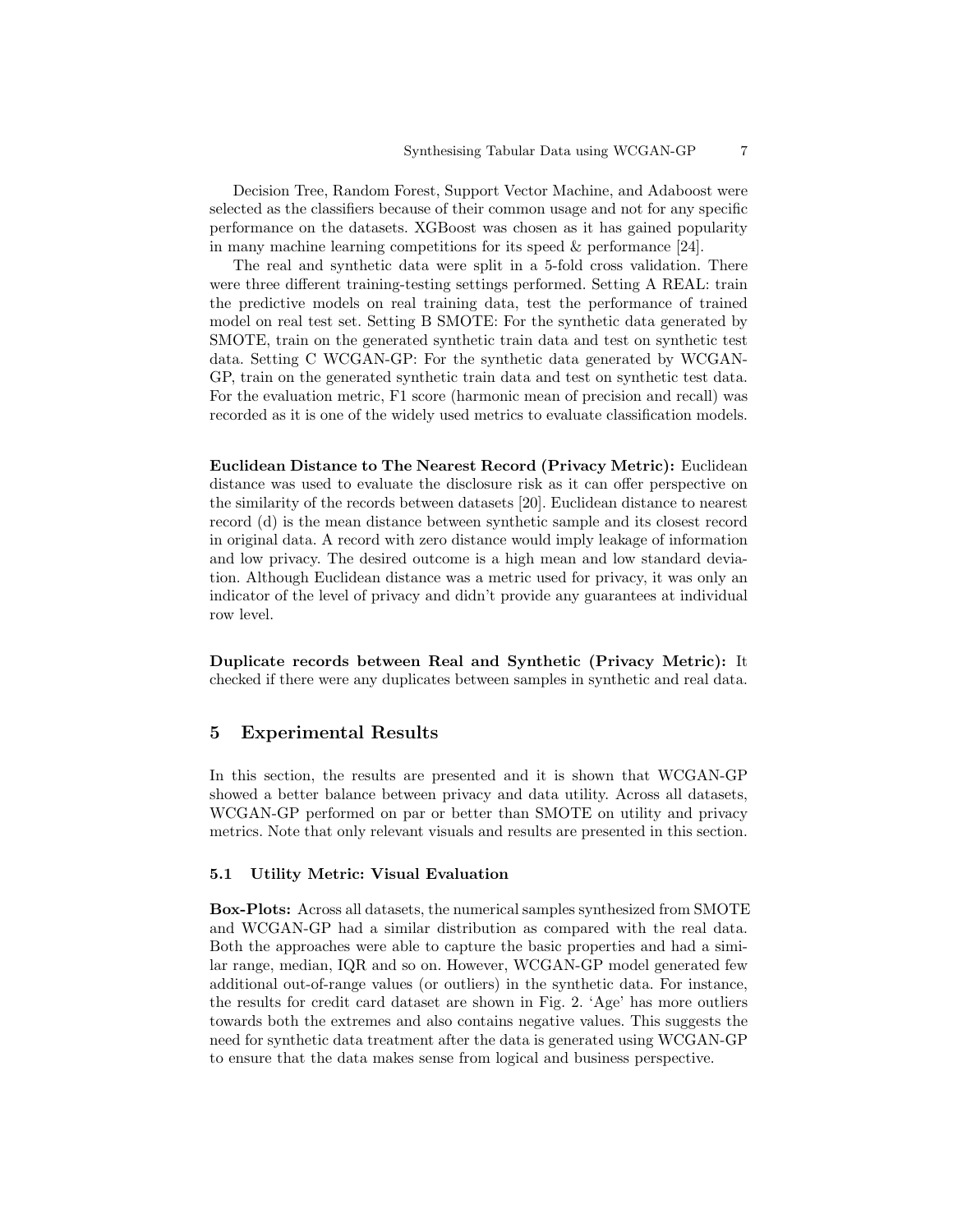

Fig. 2. Box-plots for the numerical variables in Credit Card Dataset. Blue indicates the real data points, orange synthetic from SMOTE and green synthetic from WCGAN-GP.

Histograms: Both SMOTE and WCGAN-GP were able to approximately capture the frequency distributions of categorical variables, but with exceptions. The class imbalance problem was reproduced and remained intact in synthetic datasets. For both approaches, the distributions were nearly similar in most cases when compared with the real data. However, the frequency distributions were not a perfect replica and did not exactly match for either approach. For instance, Fig. 3 shows that the frequencies for 'Workclass', 'Gender', and 'Marital status' in Adult Census data do differ by a certain magnitude, when compared against the real data. It is observed that WCGAN-GP had a hard time capturing the distributions as compared to SMOTE for categories with multi-levels. Similar trend was reproduced in all the three datasets.



Fig. 3. Frequency distributions of categorical variables in Adult Census. Blue indicates the real data, orange synthetic from SMOTE and green synthetic from WCGAN-GP.

Scatterplots: It can be seen from Fig. 4 that the generated data using SMOTE and WCGAN-GP seemed to establish and maintain the relationships between the variables. This pattern was repeated in all the three datasets. It is also inferred that WCGAN-GP had not suffered from mode collapse, which is a common training problem. The samples produced were diverse enough and the model was able to learn and reproduce the distributions of the real-world data.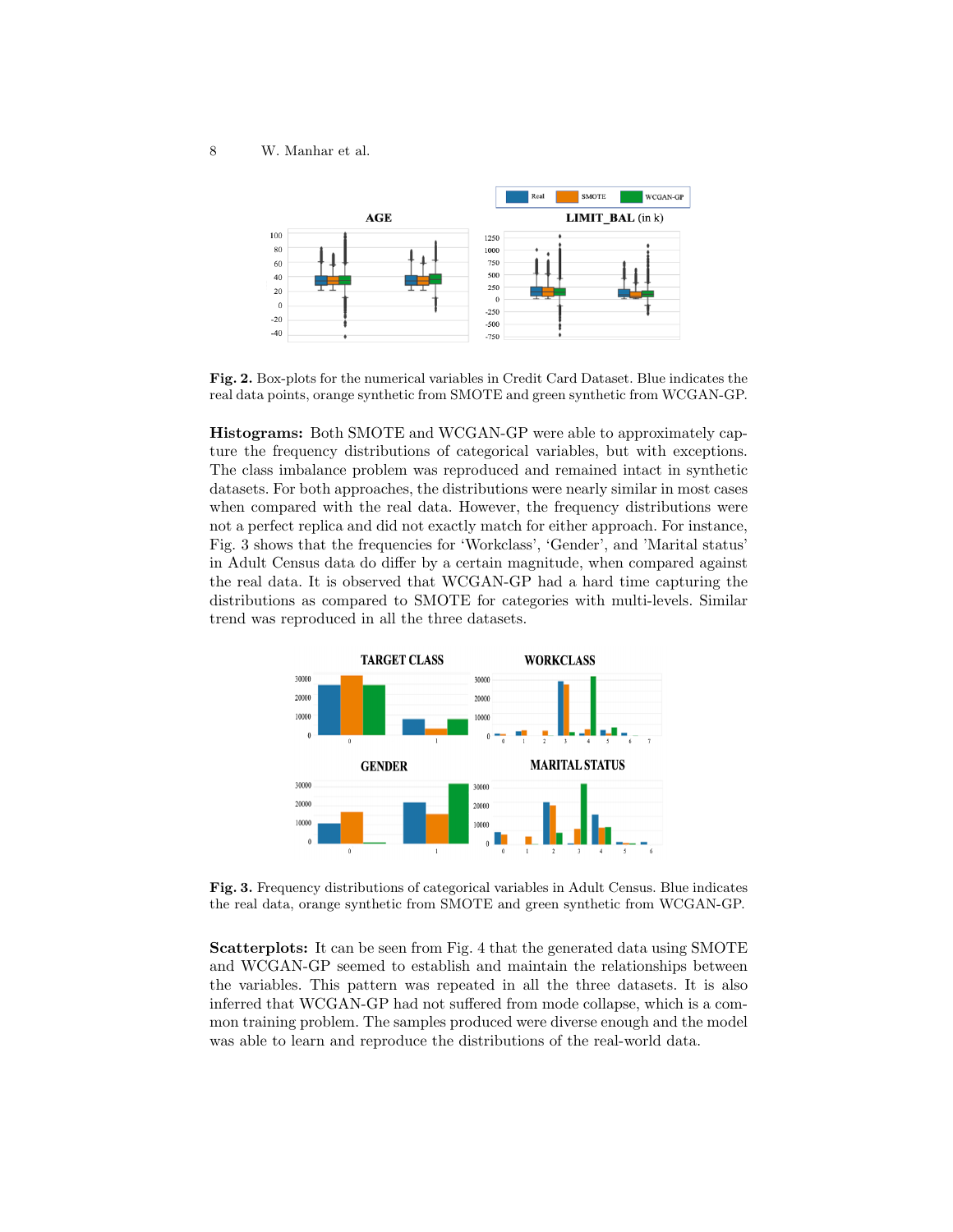

Fig. 4. Scatterplot for 'Age' vs. 'fnlwgt' variable in Adult Census Dataset. Blue indicates records with income  $>50K$ , red indicates records with income  $<=50K$ .

Correlation Matrix: The results of correlation matrix between the columns of each dataset are presented in Fig. 5. It is observed that the column correlations in synthetic datasets were nearly similar to the original data correlations.



Fig. 5. Correlation Matrix using the real data and synthetically generated datasets.

#### 5.2 Utility Metric: Classification Performance

As shown in Table 3, WCGAN-GP performed at par or better than SMOTE in machine learning tasks. Across datasets, F1 scores of the predictive model built on WCGAN-GP's synthetic data was comparable to the model built on real data. On the contrary, F1 scores of model on SMOTE's synthetic data were far-off from the model on real data, with the exception of cardiovascular dataset.

The quality of synthetic data by WCGAN-GP for data usability was impacted by the presence of data-types in a data. Synthetic data for Credit Card (had more numerical than categorical variables) provided comparable machine learning performance with real data. On the contrary, the F1 scores of models on synthetic data for Cardiovascular or Adult Census data (having more categorical than numerical variables) were significantly different with the F1 scores of models on real data. The sub-optimal performance in these datasets could be due to presence of more categorical variables and the gaps noted between the frequency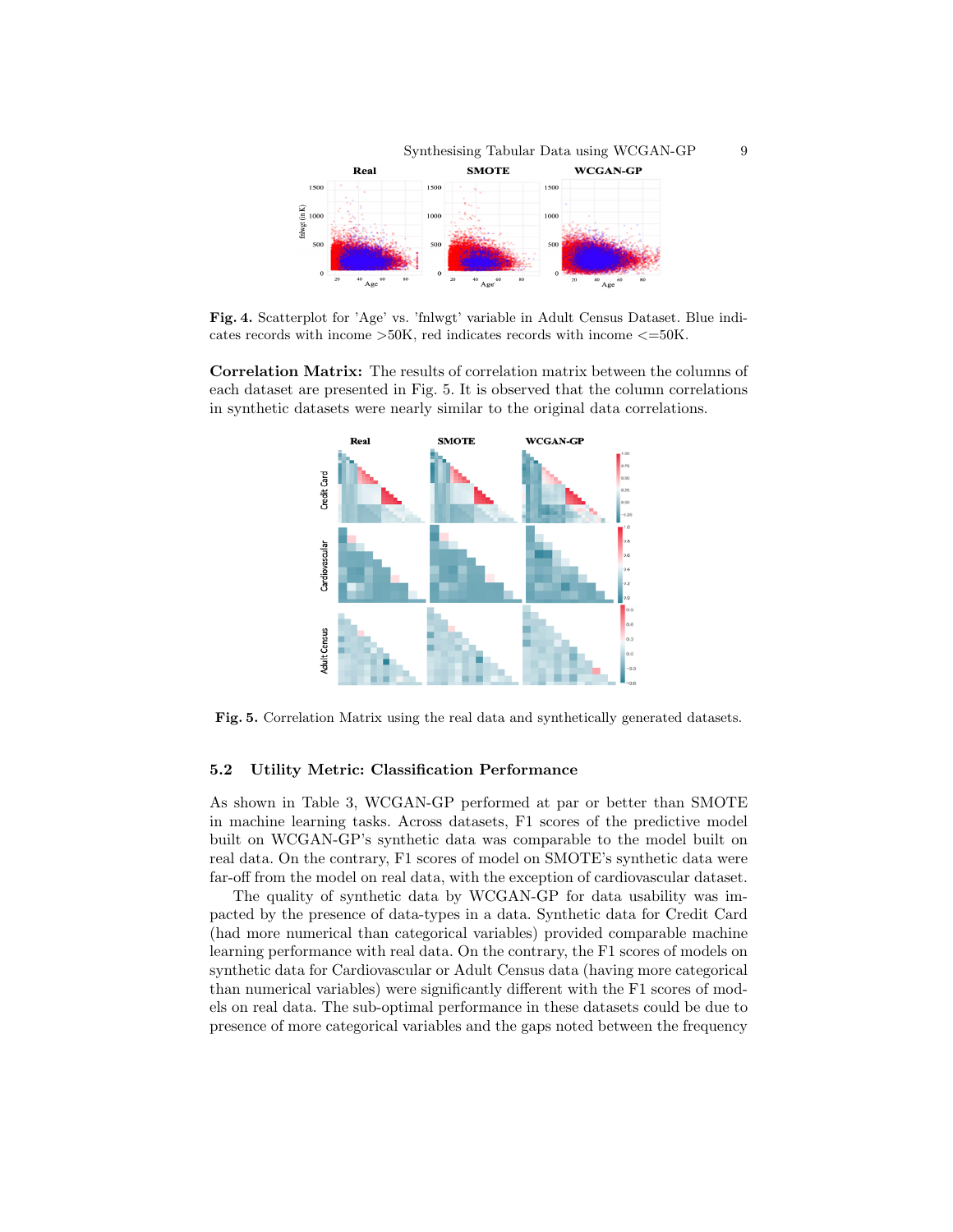distributions of categorical columns of synthetic data (from WCGAN-GP) and real data. Overall, WCGAN-GP fared better than SMOTE in classification tasks as the results for WCGAN-GP data were closer to the results of real data.

Table 3. F1 Scores of predictive models for Real data, Synthetic data from SMOTE, and from WCGAN-GP on different datasets.

| Classifier                | Credit Card  |           | Cardiovascular |              | Adult Census |                   |            |                                              |      |
|---------------------------|--------------|-----------|----------------|--------------|--------------|-------------------|------------|----------------------------------------------|------|
|                           |              |           |                |              |              |                   |            | Real SMOTE GAN Real SMOTE GAN Real SMOTE GAN |      |
| Decision Tree             |              | 40\% 32\% | 39%            |              | $ 63\% 63\%$ | $157\%$           |            | $ 49\% 60\%$                                 | 53%  |
| Random Forest $47\%$ 34\% |              |           | 41% 71% 70%    |              |              | $ 65\% 53\% 69\%$ |            |                                              | 62\% |
| XgBoost                   | 47% 23%      |           | $42\%$         | $ 72\% 67\%$ |              | 67%               |            | $ 50\% 64\%$                                 | 61\% |
| AdaBoost                  | 44% 26%      |           | 42\%           | $ 71\% 64\%$ |              | 66%               |            | $ 53\% 64\%$                                 | 62%  |
| Linear SVM                | $13\%$ $2\%$ |           | 20\%           | $ 28\% 21\%$ |              | 127%              | $19\%$ 49% |                                              | 35\% |
| Average                   |              | 38% 23%   | $37\%$         | $ 61\% 57\%$ |              | 56\%              |            | $145\%$ 61\%                                 | 55%  |

#### 5.3 Privacy Metric: Euclidean Distance to The Nearest Record

Table 4 shows that synthetic data using WCGAN-GP consistently had a higher Euclidean distance as compared to the data generated using SMOTE. WCGAN-GP achieves a better privacy-preservation performance than SMOTE as it learns the real data distributions using neural networks and generates a privacy-preserving version of the real dataset that excludes the sensitive information.

Table 4. Euclidean Distance, the value indicates distances (mean, standard deviation).

| Dataset                                                 | <b>SMOTE</b> | $ WCGAN-GP $                    |
|---------------------------------------------------------|--------------|---------------------------------|
| Credit Card                                             |              | $1.18 \pm 0.95$ 3.07 $\pm 1.24$ |
| $ {\rm Cardio}$ vascular $ 0.37 \pm 0.38 0.81 \pm 1.37$ |              |                                 |
| Adult Census $ 1.45 \pm 0.57 2.59 \pm 0.50$             |              |                                 |

#### 5.4 Privacy Metric: Duplicate Records with WCGAN-GP

There were no duplicate records between real and synthetic datasets generated using WCGAN-GP. Whilst this is a somewhat blunt metric, it does strike out the possibility of copied records in synthetic data. There were less than 0.1 percent of identical matches found with SMOTE.

# 6 Conclusion

The main objective was to investigate the efficacy of WCGAN-GP for generation of tabular datasets with mixed data types, whilst preserving the patterns and privacy of the seeding datasets. The results showed that WCGAN-GP offer a promising framework to generate continuous and categorical data as the synthetic data showed preservation of patterns, distributions and relationships of the real dataset. The synthetic data from WCGAN-GP showed comparable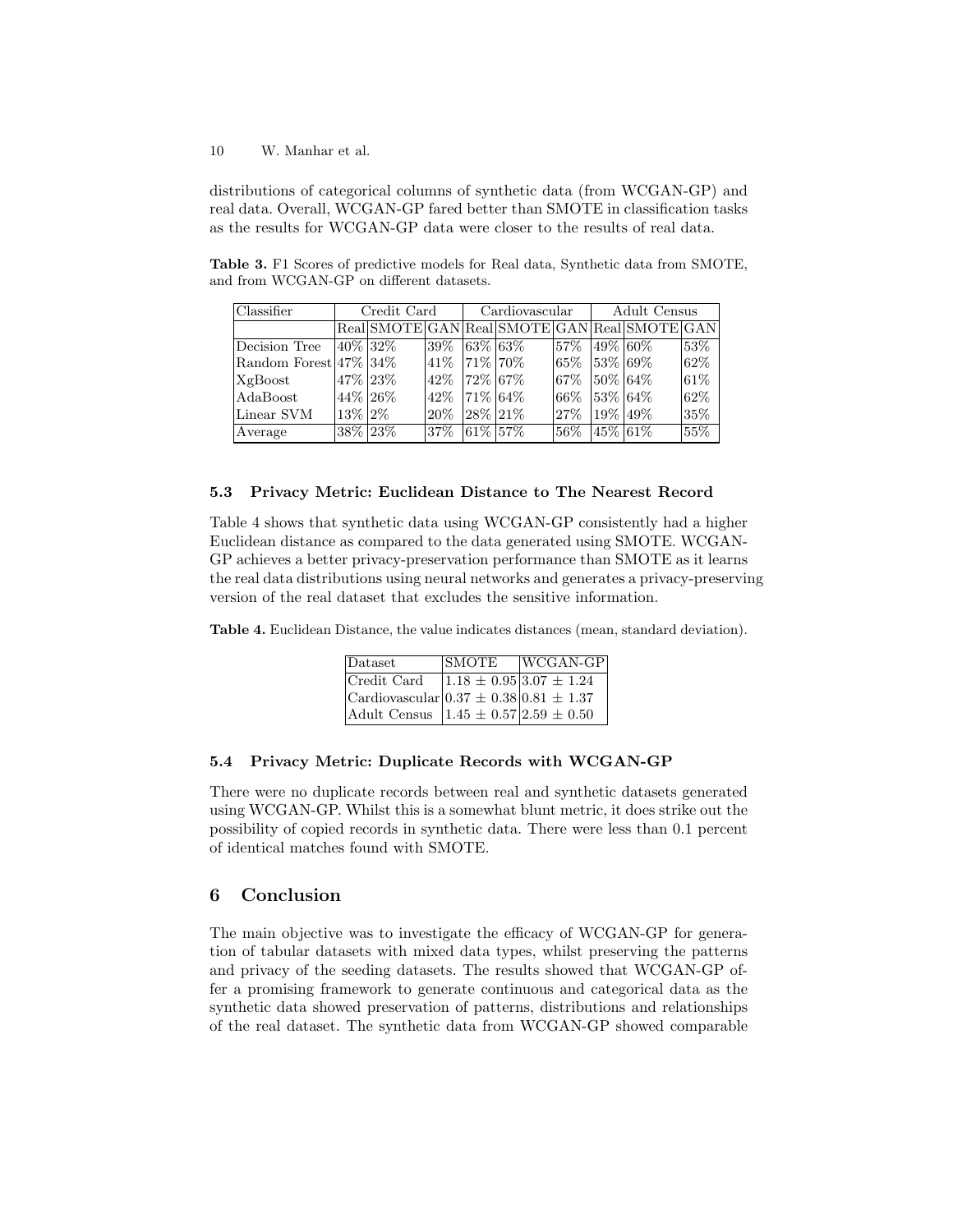performance with real data in the classification tasks, substantially better than SMOTE. The synthetic data from WCGAN-GP also offered a better privacy protection than SMOTE.

A potential direction for future research is to combine WCGAN-GP with privacy preserving mechanisms like differential privacy to provide formal and stronger privacy guarantees. Further, more nuanced metrics can be produced and applied in future work to ensure compliance with data protection regulations. Another interesting avenue for future work would be the use softmax or Gumbel softmax to improve the quality of datasets with categorical data types. Finally, evaluation could be expanded to including unsupervised learning tasks like clustering and segmentation to showcase the generalizability and benefits of WCGAN-GP for synthetic data generation.

# References

- 1. Arjovsky, M., Bottou, L.: Towards principled methods for training generative adversarial networks. arXiv preprint arXiv:1701.04862 (2017)
- 2. Arjovsky, M., Chintala, S., Bottou, L.: Wasserstein gan. arXiv preprint arXiv:1701.07875 (2017)
- 3. Ba, H.: Improving detection of credit card fraudulent transactions using generative adversarial networks. arXiv preprint arXiv:1907.03355 (2019)
- 4. Bellovin, S.M., Dutta, P.K., Reitinger, N.: Privacy and synthetic datasets. Stan. Tech. L. Rev. 22, 1 (2019)
- 5. Brenninkmeijer, B., de Vries, A., Marchiori, E., Hille, Y.: On the generation and evaluation of tabular data using gans (2019)
- 6. Cao, Y., Liu, B., Long, M., Wang, J.: Hashgan: Deep learning to hash with pair conditional wasserstein gan. In: Proceedings of the IEEE Conference on Computer Vision and Pattern Recognition. pp. 1287–1296 (2018)
- 7. Chawla, N.V., Bowyer, K.W., Hall, L.O., Kegelmeyer, W.P.: Smote: synthetic minority over-sampling technique. Journal of artificial intelligence research 16, 321– 357 (2002)
- 8. Choi, E., Biswal, S., Malin, B., Duke, J., Stewart, W.F., Sun, J.: Generating multilabel discrete patient records using generative adversarial networks. arXiv preprint arXiv:1703.06490 (2017)
- 9. Drechsler, J., Reiter, J.P.: An empirical evaluation of easily implemented, nonparametric methods for generating synthetic datasets. Computational Statistics & Data Analysis 55(12), 3232–3243 (2011)
- 10. Esteban, C., Hyland, S.L., Rätsch, G.: Real-valued (medical) time series generation with recurrent conditional gans. arXiv preprint arXiv:1706.02633 (2017)
- 11. Garcia Torres, D.: Generation of synthetic data with generative adversarial networks (2018)
- 12. Goncalves, A., Ray, P., Soper, B., Stevens, J., Coyle, L., Sales, A.P.: Generation and evaluation of synthetic patient data. BMC Medical Research Methodology 20, 1–40 (2020)
- 13. Goodfellow, I., Pouget-Abadie, J., Mirza, M., Xu, B., Warde-Farley, D., Ozair, S., Courville, A., Bengio, Y.: Generative adversarial nets. In: Advances in neural information processing systems. pp. 2672–2680 (2014)